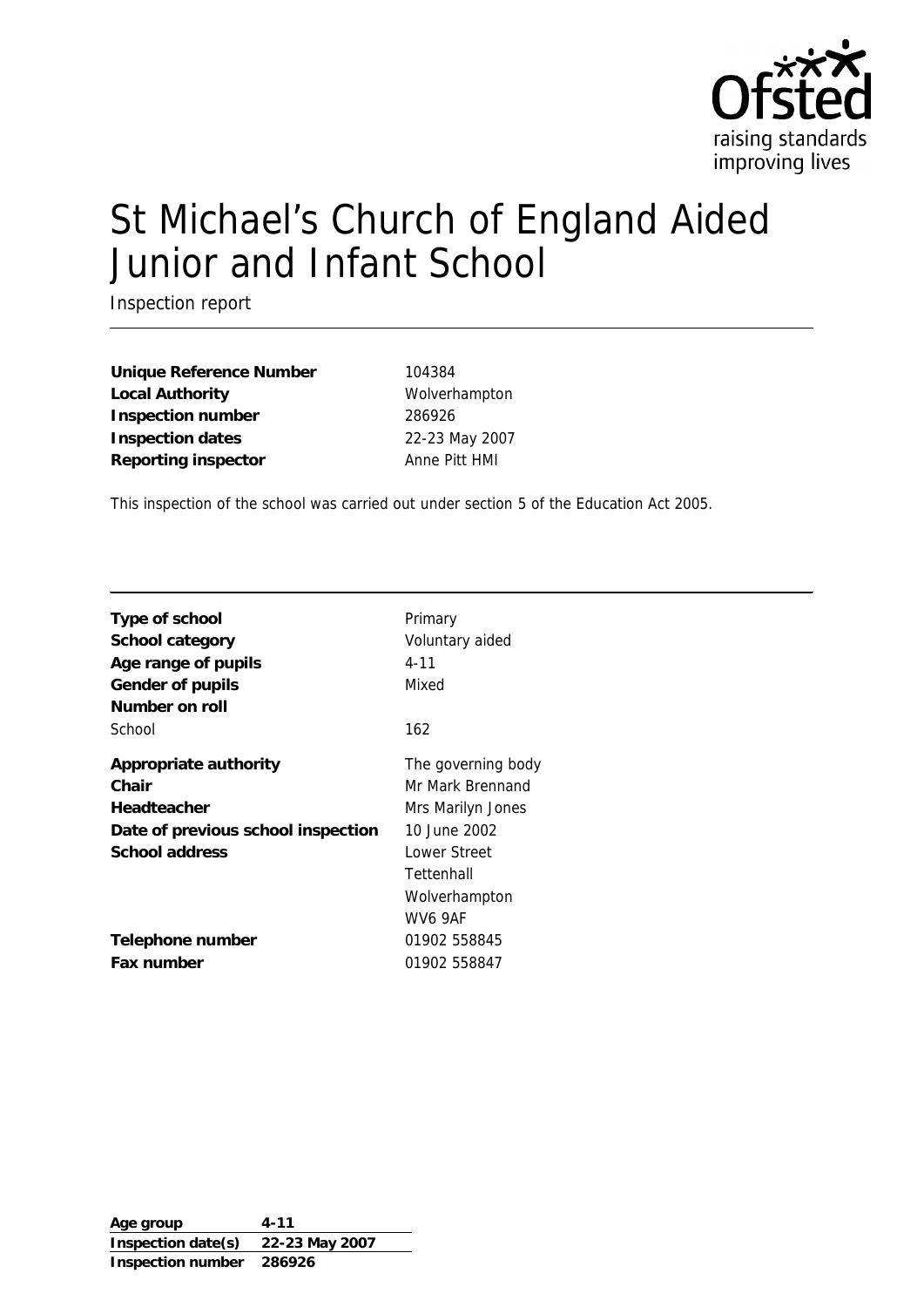© Crown copyright 2007

#### Website: www.ofsted.gov.uk

This document may be reproduced in whole or in part for non-commercial educational purposes, provided that the information quoted is reproduced without adaptation and the source and date of publication are stated.

Further copies of this report are obtainable from the school. Under the Education Act 2005, the school must provide a copy of this report free of charge to certain categories of people. A charge not exceeding the full cost of reproduction may be made for any other copies supplied.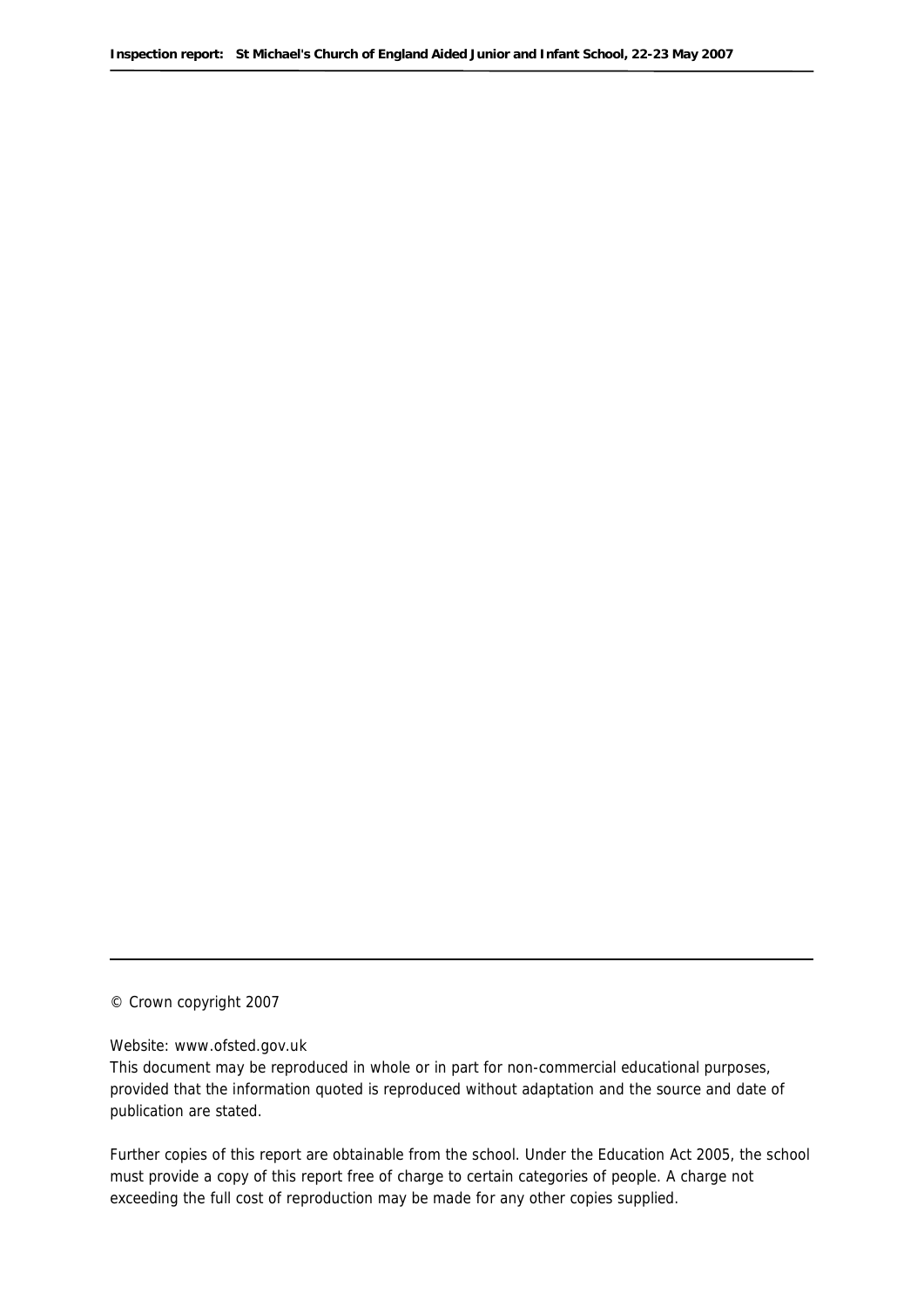# **Introduction**

The inspection was carried out by one of Her Majesty's Inspectors. The following issues were investigated: the pupils' achievement, the quality of teaching and learning, and how well the school's leadership promotes high standards. Evidence was gathered from observation of lessons, the pupils' work, discussion with them, the staff, some parents and two governors, and a scrutiny of school documents and parent questionnaires. Other aspects of the school's work were not investigated in detail, but the inspector found no evidence to suggest that the school's own assessments, as given in its self-evaluation form, were not justified. These have been included where appropriate in this report.

### **Description of the school**

St Michael's is smaller than most primary schools. It is a multi-cultural school. The main minority ethnic groups are White, Black Caribbean, Indian and Pakistani. Very few pupils are at an early stage of learning English and more pupils than usual are entitled to free school meals. The proportion identified by the school as having learning difficulties is below average.

#### **Key for inspection grades**

| Grade 1 | Outstanding  |
|---------|--------------|
| Grade 2 | Good         |
| Grade 3 | Satisfactory |
| Grade 4 | Inadequate   |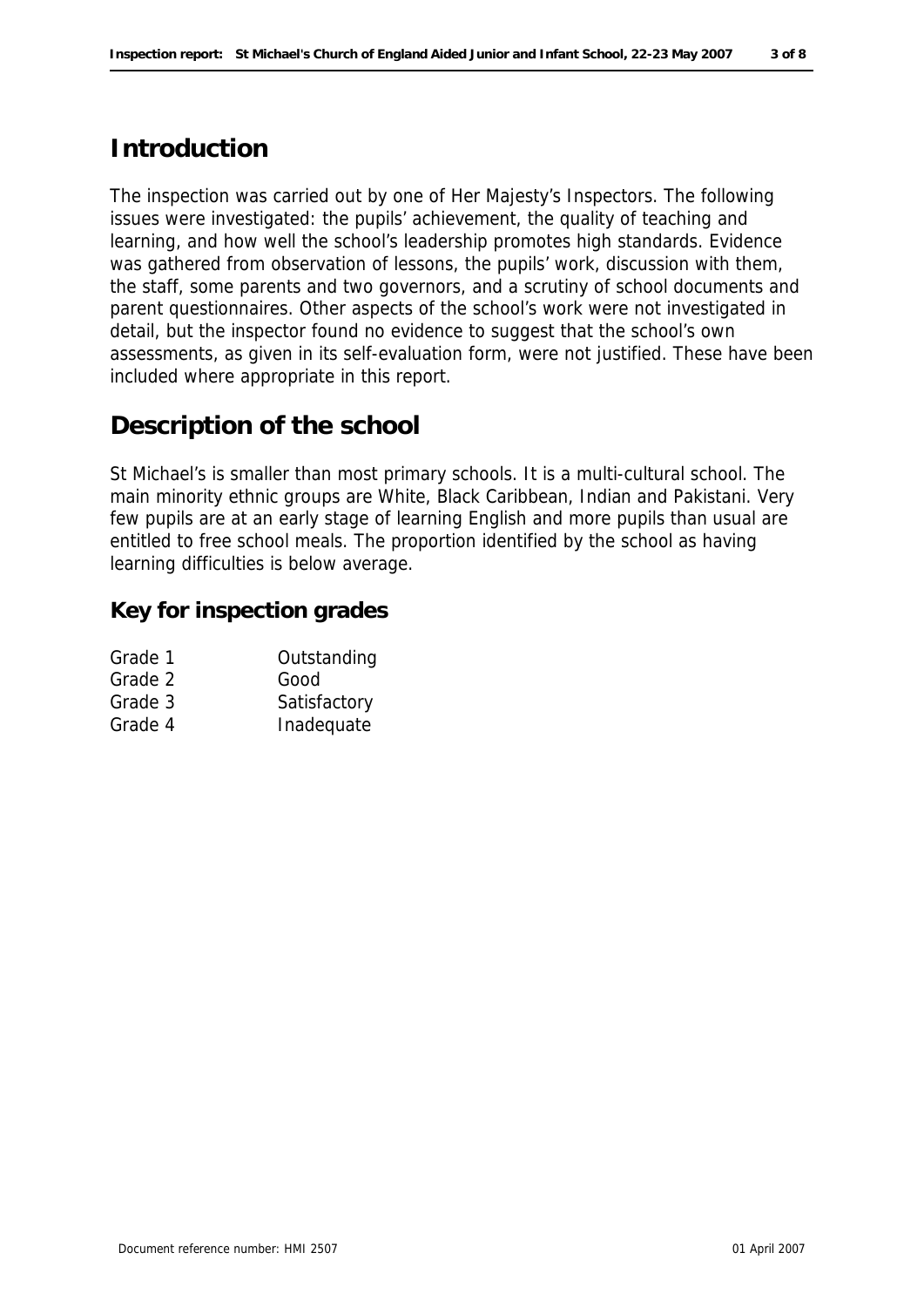### **Overall effectiveness of the school Grade: 3**

This is a school that provides a high level of personal care and support to its pupils, one of the reasons why parents choose to send their children there. Parents spoken to during the inspection sang its praises because of its family atmosphere, the approachability of staff and its Christian ethos. Parents returned 58 questionnaires. Most were highly positive, with comments such as, "I find the school absolutely fantastic; whenever there is a problem they are willing to help". Only four respondents raised concerns but these were not borne out by inspection evidence because:

- observations of pupils in lessons and around the school show that they behave well
- pupils and parents report that there is little bullying and any is dealt with quickly. One child remarked, "The headteacher always sorts it out"
- discussion with parents shows there is an effective open-door policy and the staff seek parents' views annually through questionnaires.

Current academic performance across the school is satisfactory and improving. Children get off to a well-rounded start in the Reception class. They settle quickly. The practical, hands-on approach means that by the time they move into Year 1 they have achieved the goals expected of them. Pupils in the rest of the school do especially well in English but progress in science and mathematics does not quite match this and is satisfactory. Test results also show this pattern over recent years. So, the school has sensibly adapted the way it helps pupils tackle calculation and problem solving in pursuit of improvement. Lessons seen during the inspection showed a strong focus on these elements but there has not yet been enough time to see an improvement in pupils' standards in these subjects.

The school's safe and supportive environment enables vulnerable groups such as looked after children, those learning English as an additional language and those with learning difficulties to build self-esteem and progress well. Key factors in this success are the school's dedication and success in working in close partnership with parents, carers and outside agencies, and providing sensitive and targeted support when it is needed.

Competent and encouraging teaching underpins the school's warm and caring atmosphere. The few lessons seen were judged good and satisfactory. Overall, taking account of lesson observations, the pupils' work and results, and discussion with them, teaching and learning are satisfactory. The staff have high expectations that children will behave well, and they do. Typically lessons are well planned and structured, with a good balance between direct teaching, individual and interactive group work. Emphasis is placed on making sure that the work set is at the right level for children of high, low and middle abilities. In the main, this is successful but now and again the work in the lessons seen was too easy. Interestingly, a few older pupils also said that this was sometimes the case in mathematics lessons.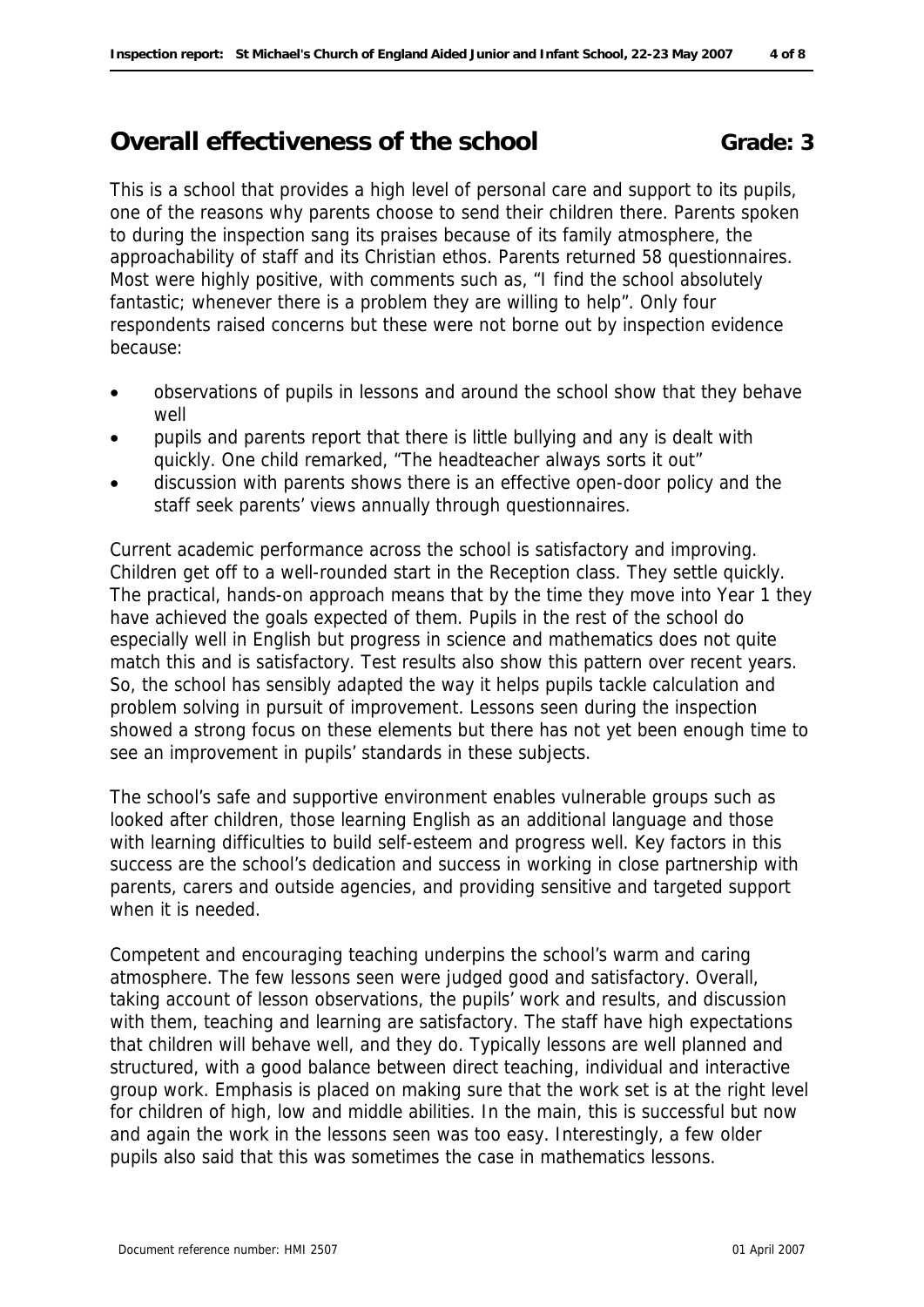Relationships throughout the school are excellent, with real respect shown for one and all. The rich diversity of the school is valued and celebrated in assemblies. Racial harmony is clearly evident and one parent noted how inclusive the school is. Teachers talk enthusiastically about individual pupils and know them well. Pupils' progress is noted and checked regularly using relatively new assessment and tracking systems. But this information is not yet used sufficiently well to track groups of pupils or to set realistic and challenging targets.

A key strength of the school is its curriculum. The move to a more flexible and creative approach has added to pupils' enthusiasm for school, justifying one parent's comment that "the school gives my child an enjoyable, fun way of learning". Pupils have benefited from attending the ballet, taking part in the Carnival and visiting the Mayor's Parlour. Indeed, during the inspection the pupils' enjoyment when singing and dancing the Boogie Woogie was a delight to behold. Initiatives encouraged by the school council have also made a big difference to pupils' enjoyment of school. Without exception pupils reported that the Huff and Puff activities and the Friendship Stop in the playground have made break times more pleasurable.

Leadership and management are satisfactory overall. The capable and experienced leadership of the headteacher enables the school to run smoothly. She is always available to pupils and parents on the playground at the beginning of the day. All learners can write notes and post them in a worry box, which she follows up daily. This typifies her thoughtful style. School self-evaluation is well embedded into the school culture. There is a team approach and senior staff and governors are all involved. This means that the school has an accurate and rounded view of its strengths and weaknesses. The school improvement plan identifies the right areas for development but the success criteria are not always sharp and measurable. The school's lesson observation notes show that there is rigour in checking teaching but not enough attention is paid to looking at pupils' learning and progress.

In summary, the school is strong at: promoting pupils' personal development, providing care and support and a good curriculum, and teaching English. The staff are fully committed to changes for the better, as seen in the introduction of good initiatives to improve mathematics. This demonstrates the school's good capacity to improve. The school should go from strength to strength if it addresses more widely pupils' academic performance.

#### **What the school should do to improve further**

- Ensure work is well matched to pupils' abilities in lessons.
- Improve the way that data is used to measure the progress made by different groups of pupils and to set realistic but challenging targets.
- Ensure that lesson observations focus rigorously on how pupils learn and make progress.

A small proportion of the schools whose overall effectiveness is judged satisfactory but which have areas of underperformance will receive a monitoring visit by an Ofsted inspector before their next section 5 inspection.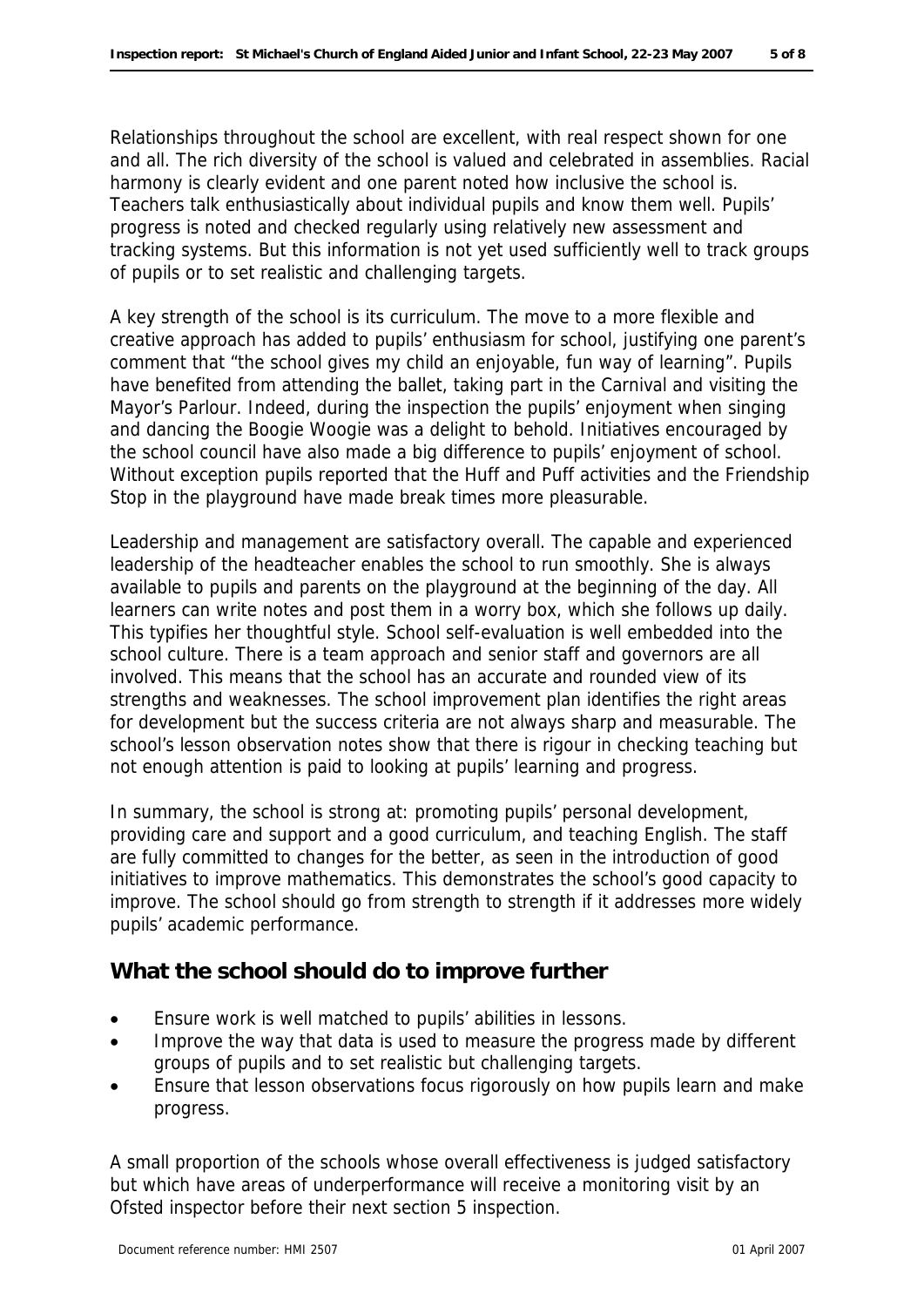**Any complaints about the inspection or the report should be made following the procedures set out in the guidance 'Complaining about inspections', which is available from Ofsted's website: www.ofsted.gov.uk.**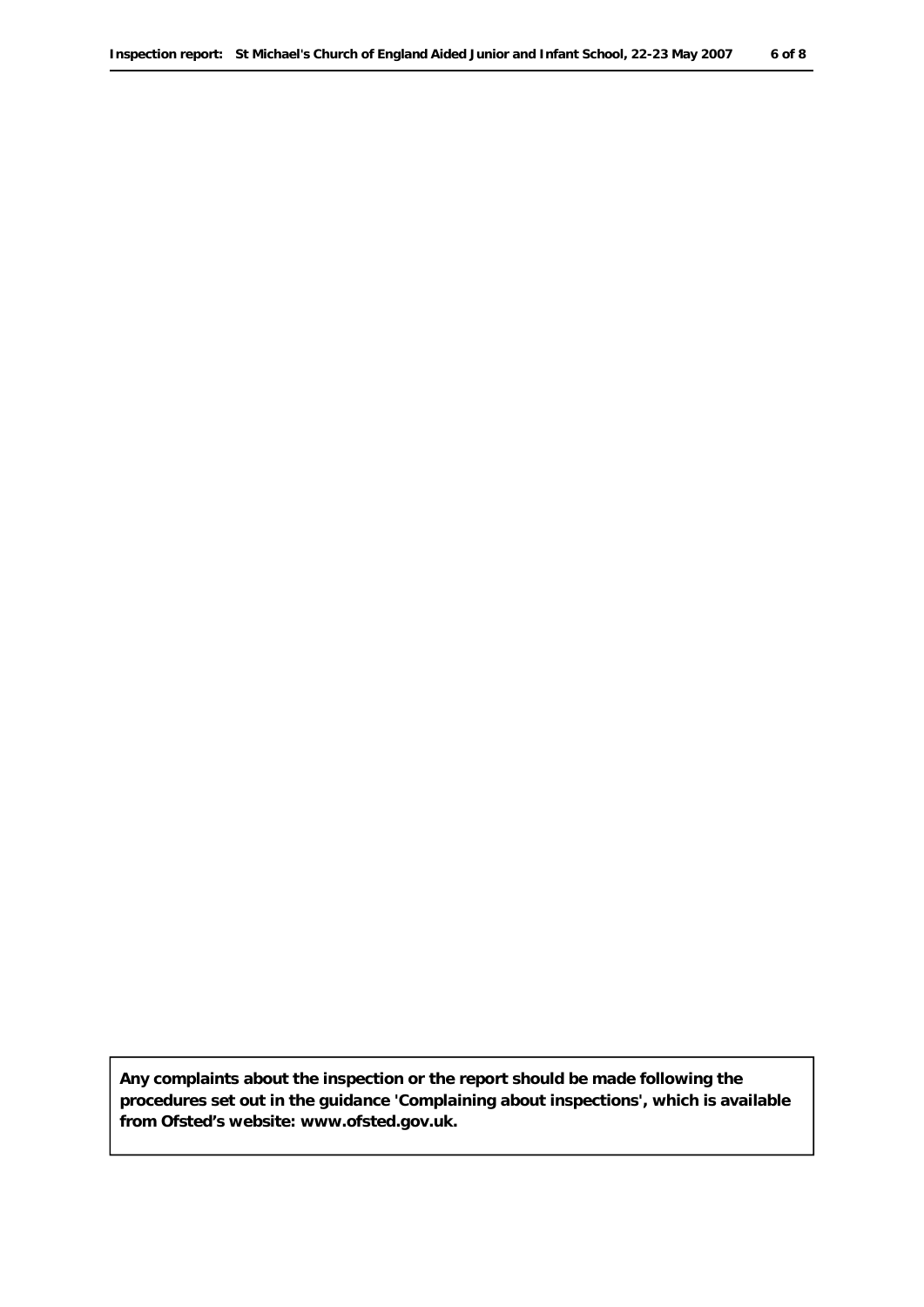#### **Inspection report: St Michael's Church of England Aided Junior and Infant School, 22-23 May 2007 7 of 8**

#### **Annex A**

# **Inspection judgements**

| Key to judgements: grade 1 is outstanding, grade 2 good, grade $3 \mid$ School<br>satisfactory, and grade 4 inadequate. | Overall |
|-------------------------------------------------------------------------------------------------------------------------|---------|
|-------------------------------------------------------------------------------------------------------------------------|---------|

### **Overall effectiveness**

| How effective, efficient and inclusive is the provision of education,<br>integrated care and any extended services in meeting the needs of<br>learners? | -3 |
|---------------------------------------------------------------------------------------------------------------------------------------------------------|----|
| The quality and standards in the Foundation Stage                                                                                                       |    |
| The capacity to make any necessary improvements                                                                                                         |    |
|                                                                                                                                                         |    |

### **Achievement and standards**

| How well do learners achieve?      |  |
|------------------------------------|--|
| The standards' reached by learners |  |

### **Personal development and well-being**

| How good is the overall personal development and well-being of the<br>learners?                                  |               |
|------------------------------------------------------------------------------------------------------------------|---------------|
| The extent of learners' spiritual, moral, social and cultural development                                        | $\mathcal{L}$ |
| How well learners enjoy their education                                                                          | $\mathcal{L}$ |
| The extent to which learners adopt safe practices                                                                | $\mathcal{L}$ |
| The extent to which learners adopt healthy lifestyles                                                            | $\mathcal{L}$ |
| The extent to which learners make a positive contribution to the community                                       | $\mathcal{L}$ |
| How well learners develop workplace and other skills that will contribute to<br>their future economic well-being | $\mathcal{P}$ |

## **The quality of provision**

| How effective are teaching and learning in meeting the full range of<br>learners' needs?              |  |
|-------------------------------------------------------------------------------------------------------|--|
| How well do the curriculum and other activities meet the range of<br>needs and interests of learners? |  |
| How well are learners cared for, guided and supported?                                                |  |
|                                                                                                       |  |

### **Leadership and management**

| How effective are leadership and management in raising<br>achievement and supporting all learners? | -3  |
|----------------------------------------------------------------------------------------------------|-----|
| Do procedures for safeguarding learners meet current government<br>requirements?                   | Yes |
| Does this school require special measures?                                                         | No  |
| Does this school require a notice to improve?                                                      | No  |
|                                                                                                    |     |

<sup>1&</sup>lt;br>The same of the same and the same and the same of the same of the same af the same of the same average, with n<br>The same of the Senerally and consistently high; Grade 2 - Generally above average, with none significantly below average; Grade 3 - Broadly average to below average; Grade 4 - Exceptionally low.